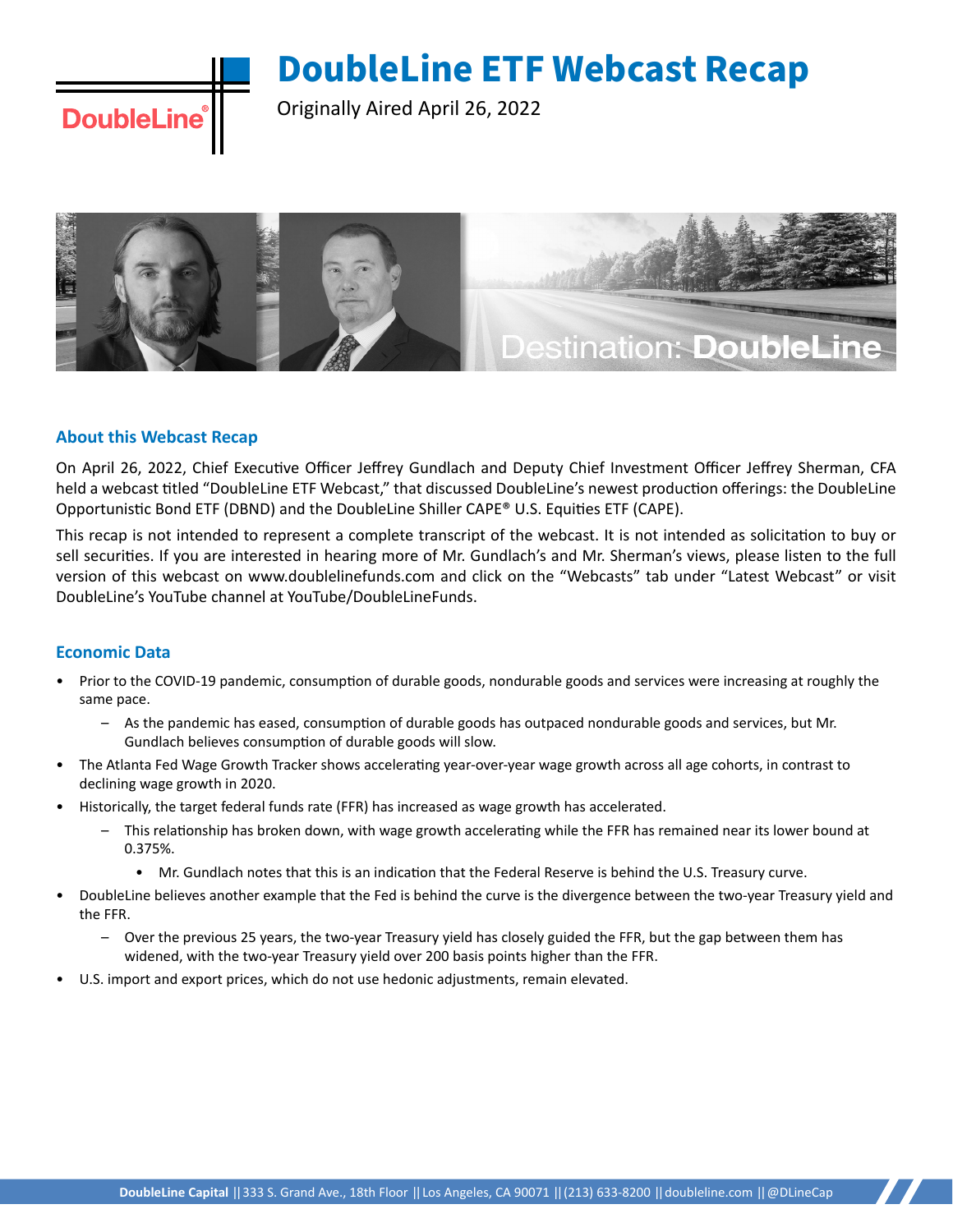Originally Aired April 26, 2022

## **Markets**

**DoubleLin** 

- The Bloomberg Commodity (BCOM) Index has doubled since its 2020 low and has outperformed other risk assets such as global and domestic equities.
	- Mr. Gundlach notes that commodity cycles tend to be long-lived and the relentless nature of the move should be respected.
- A recent trend reversal has been the Nasdaq 100 Index outperforming the S&P 500 Index.
	- Relative outperformance of the Nasdaq 100 versus the S&P 500 peaked late last year near the '00 high and is now below that level.

## **Fixed Income Asset Allocation – Key Strengths**

- The members of the Fixed Income Asset Allocation (FIAA) Committee have been working together for an average of 20 years.
	- Over this time, the committee has worked through various macroeconomic environments, gaining valuable experience together.
- The committee employs an active management approach to constructing portfolios.
	- During the first quarter of this year, most portfolios had turnover in the 10% range with the mindset that 2022 was going to be a more challenging year.
- Top-down asset allocation decisions are based on our macroeconomic process with a 12-to-18-month horizon.
	- Top-down active management permeates all our FIAA portfolios.
- The committee pairs the top-down process with bottom-up security selection from each of the portfolio sector specialists.
	- The portfolio management team selects the securities it believes offer the best relative value while looking to avoid any potential pitfalls within each sector.

## **Fixed Income Asset Allocation Investment Process**

- Each month, the committee meets to review the macroeconomic and market landscape, including a discussion of interest rates, currencies, commodities, credit spreads and general fixed income market analysis.
- After a review of the global landscape, each sector portfolio manager assesses their respective sector's outlook and relative attractiveness to other asset classes.
	- These discussions are paramount to the committee's determination of the most appropriate sector positioning, duration management and credit exposure for the fund given the current environment.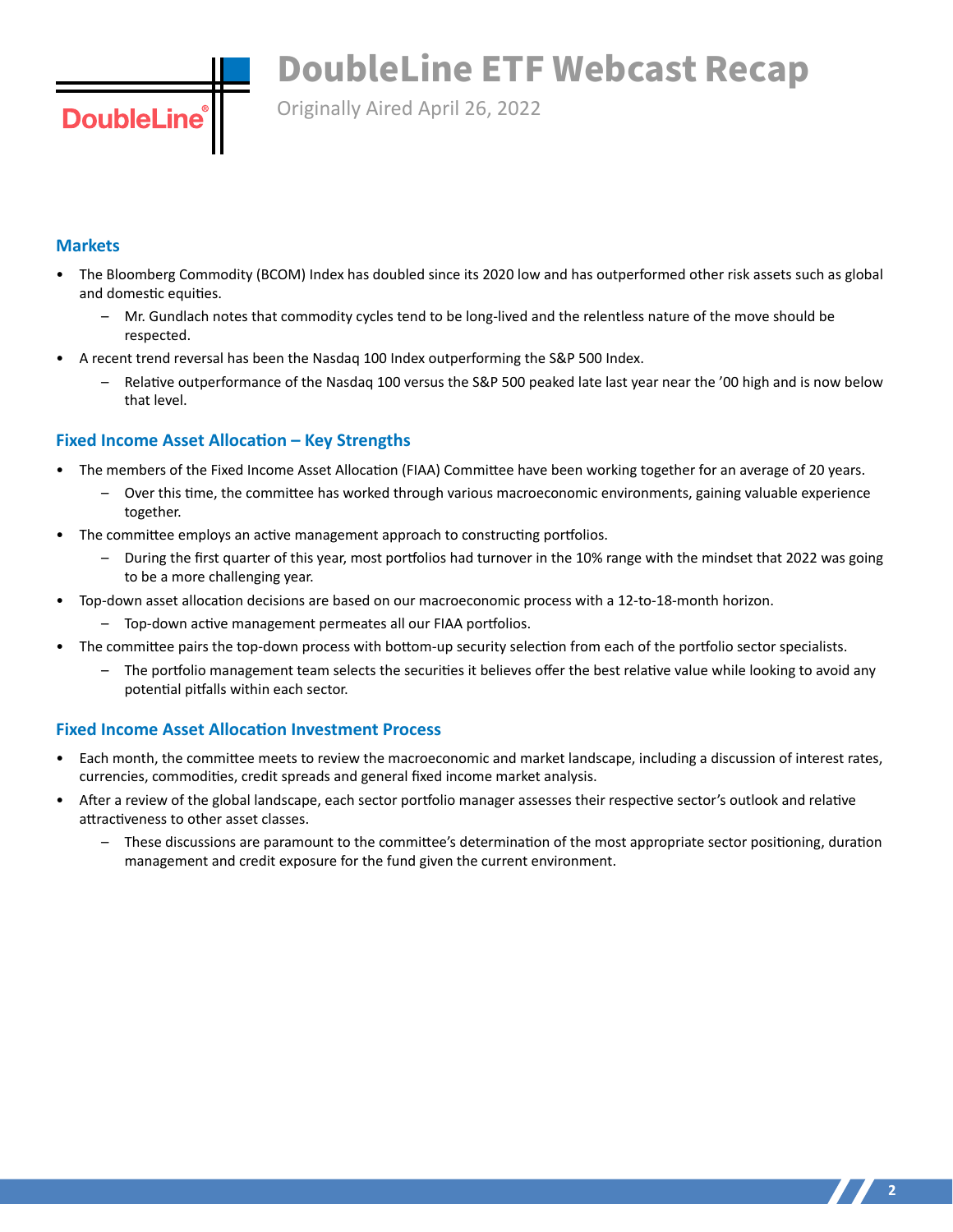Originally Aired April 26, 2022

# **DoubleLine Opportunistic Bond ETF (DBND)**

**DoubleLine** 

- The DoubleLine Opportunistic Bond ETF (DBND) utilizes the FIAA process with a goal of outperforming its benchmark, the Bloomberg US Aggregate Bond Index, over a full market cycle.
	- While this ETF will have more flexibility compared to other DoubleLine core-plus fixed income strategies, DBND will sit within the same category.
- Currently, as of April 26, 2022, DBND is allocated to government-guaranteed securities, U.S. corporate credit and securitized credit:
	- Government-guaranteed securities account for 40.6% of the portfolio with 22% in Treasuries, 11.5% in Agency mortgagebacked securities (MBS) and 7.1% in cash.
	- The U.S. corporate credit exposure is tilted toward higher quality with investment grade (IG) accounting for 16.3% and below IG accounting for 8.1%.
	- The remaining exposure is invested in securitized credit comprising non-Agency MBS (15.9%), commercial MBS (9.6%) and asset-backed securities (9.5%).
- Overall, this portfolio is high quality with only 12.4% exposure to securities rated below IG.
	- The FIAA Committee prefers high-quality assets given changing monetary policy and the introduction of quantitative tightening, which created challenges for financial markets in 2018.

# **DoubleLine Shiller CAPE® U.S. Equities ETF (CAPE)**

# **Shiller Barclays CAPE® U.S. Sector Total Return Index Sector-Selection Rules**

- The Shiller Barclays CAPE® U.S. Total Return Index (the "Index") employs a rules-based, systematic approach that was developed by Professor Robert Shiller in partnership with Barclays Capital.
- The Index's rules-based systematic approach begins by applying Professor Shiller's valuation methodology to calculate the CAPE® ratio for each of the 11 GICS sectors of the S&P 500.
	- $-$  The CAPE® ratio uses the current price of a sector divided by 10 years of inflation-adjusted average earnings for that sector.
- The Index then calculates the relative CAPE® ratio, comparing the current CAPE® ratio of each sector to its 20-year average to determine how each sector's valuation compares relative to its history.
	- $-$  This step normalizes CAPE<sup>®</sup> ratios across sectors to account for the idiosyncratic differences inherent in each sector's valuation multiple and provide a metric to compare valuation among sectors.
- The Index then ranks each sector based on its relative CAPE® ratio and selects the five sectors with the lowest relative ratio.
- Strategies constructed using fundamental valuation metrics might incorporate constituents that are undervalued due to legitimate fundamental reasons, i.e., a "value trap."
	- In an attempt to avoid the value trap, the Index applies a momentum filter to the five most undervalued sectors. The filter eliminates the sector with the lowest trailing 12-month return, which in this environment is the sector with the least positive return.
- This monthly process results in four equally weighted (25% each) sectors.
	- Since the Index went live in September 2012, it has had exposure to each of the S&P 500 GICS sectors except utilities.
- The CAPE® ETF invests in the underlying securities comprising the four sectors of the Index.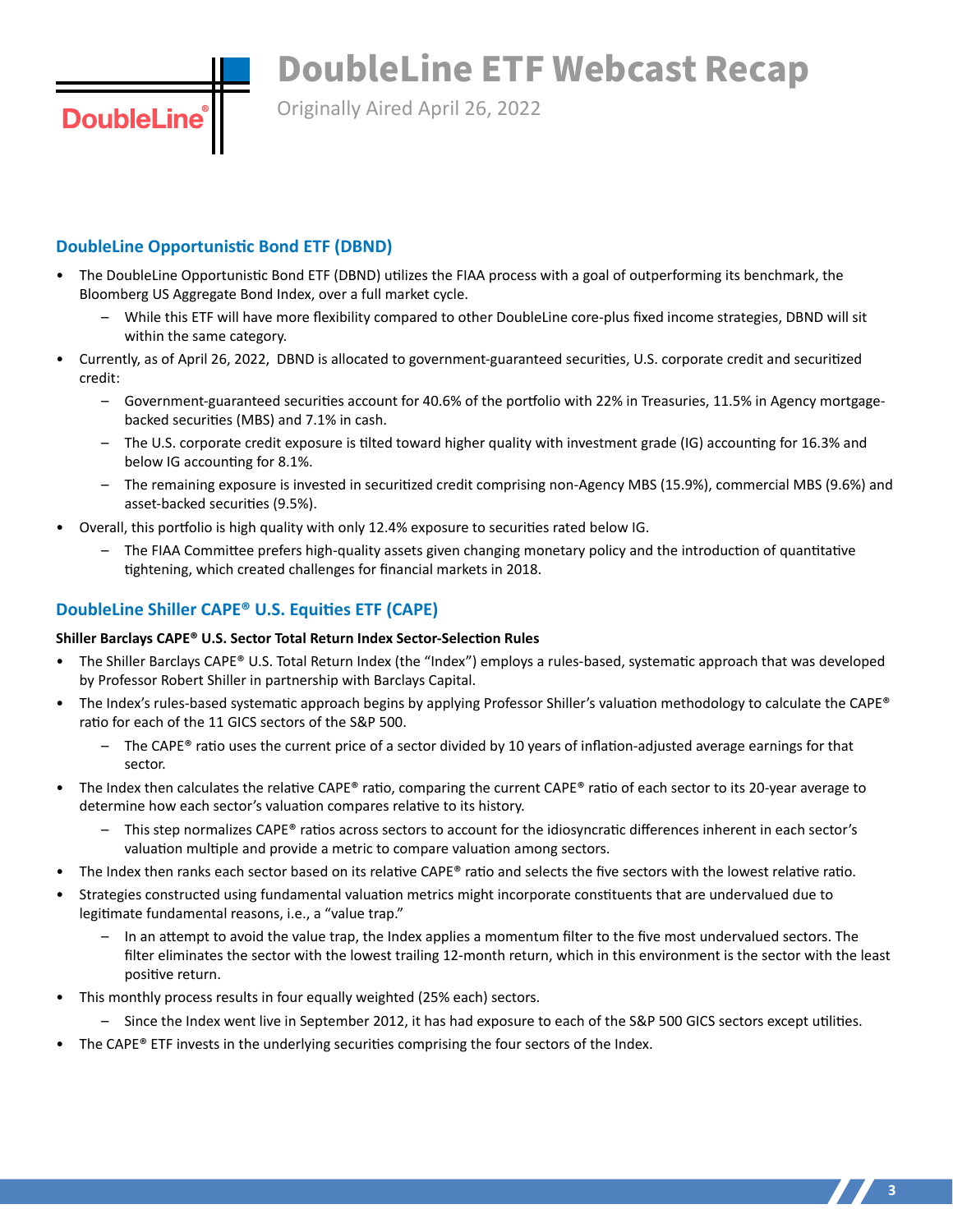Originally Aired April 26, 2022

#### **Definitions**

**DoubleLine** 

**Basis Points (BPS) – Basis points (or basis point (bp)) refer to a common unit** of measure for interest rates and other percentages in finance. One basis point is equal to 1/100th of 1%, or 0.01% or 0.0001, and is used to denote the percentage change in a financial instrument. The relationship between percentage changes and basis points can be summarized as: 1% change = 100 basis points; 0.01% = 1 basis point.

**Below Investment Grade/Non-Investment Grade** – Term indicating a security is rated below investment grade (IG). These securities are seen as having higher default risk or being prone to other adverse credit events. They typically pay higher yields than higher-quality bonds in order to make them attractive. They are less likely than IG bonds to pay back 100 cents on the dollar.

**Bloomberg Commodity (BCOM) Index** – This index (formerly the Dow Jones-UBS Commodity Index) is calculated on an excess return basis and reflects the price movements of commodity futures. It rebalances annually, weighted twothirds by trading volume and one-third by world production, and weight caps are applied at the commodity, sector and group levels for diversification. The roll period typically occurs from the sixth to 10th business day based on the roll schedule.

**Bloomberg US Aggregate Bond Index** – This index ("the Agg") represents securities that are SEC registered, taxable and dollar denominated. It covers the U.S. investment grade, fixed-rate bond market, with components for government and corporate securities, mortgage pass-through securities and asset-backed securities. These major sectors are subdivided into more specific indexes that are calculated and reported on a regular basis.

**Cyclically Adjusted Price-to-Earnings (CAPE®) Ratio** – This ratio measures valuation by using real earnings per share (EPS) over a 10-year period to smooth out fluctuations in corporate profits that occur during different periods of a business cycle. It is also known as the "Shiller P/E ratio" for Yale University Dr. Robert Shiller, who popularized its use.

**Duration** – Measure of the sensitivity of the price of a bond or other debt instrument to a change in interest rates.

**Federal Funds Rate** – Target interest rate, set by the Federal Reserve at its Federal Open Market Committee (FOMC) meetings, at which commercial banks borrow and lend their excess reserves to each other overnight. The Fed sets a target federal funds rate eight times a year, based on prevailing economic conditions.

**Global Industry Classification Standard (GICS)** – Hierarchical industry classification system, created by Morgan Stanley Capital International and S&P Dow Jones Indices in 1999, comprising four tiers going from broadest to narrowest to classify companies by industry: sectors, industry groups, industries and subindustries. The 11 GICS sectors are: energy, materials, industrials, consumer discretionary, consumer staples, healthcare, financials, information technology, real estate, communication services and utilities.

**Investment Grade (IG)** – Rating that signifies a municipal or corporate bond presents a relatively low risk of default. Bonds below this designation are considered to have a high risk of default and are commonly referred to as high yield (HY) or "junk bonds." The higher the bond rating the more likely the bond will return 100 cents on the U.S. dollar.

**Nasdaq 100 Index** – This index comprises the 100 largest U.S. and non-U.S. nonfinancial securities based on market capitalization listed on the Nasdaq stock exchange. The index reflects companies across major industry groups including computer hardware and software, telecommunications, biotechnology and retail/wholesale trade.

**Quantitative Tightening (QT)** – Reverse of quantitative easing (QE); a central bank that acquired financial assets under QE undertakes steps to reduce its balance sheet.

**S&P 500 Index** - This unmanaged capitalization-weighted index of the stocks of the 500 largest publicly traded U.S. companies is designed to measure performance of the broad domestic economy through changes in the aggregate market value of the 500 stocks, which represent all major industries.

**Shiller Barclays CAPE® U.S. Sector Total Return Index** – This index that incorporates the principles of long-term investing distilled by Dr. Robert Shiller and expressed through the CAPE® (Cyclically Adjusted Price Earnings) Ratio (the "CAPE® Ratio"). It aims to identify undervalued sectors based on a modified CAPE® Ratio, and then uses a momentum factor to seek to mitigate the effects of potential value traps.

Wage Growth Tracker - Measure of the nominal wage growth of individuals published by the Federal Reserve Bank of Atlanta. It is constructed using microdata from the Current Population Survey and is the median percent change in the hourly wage of individuals observed 12 months apart.

You cannot invest directly in an index.